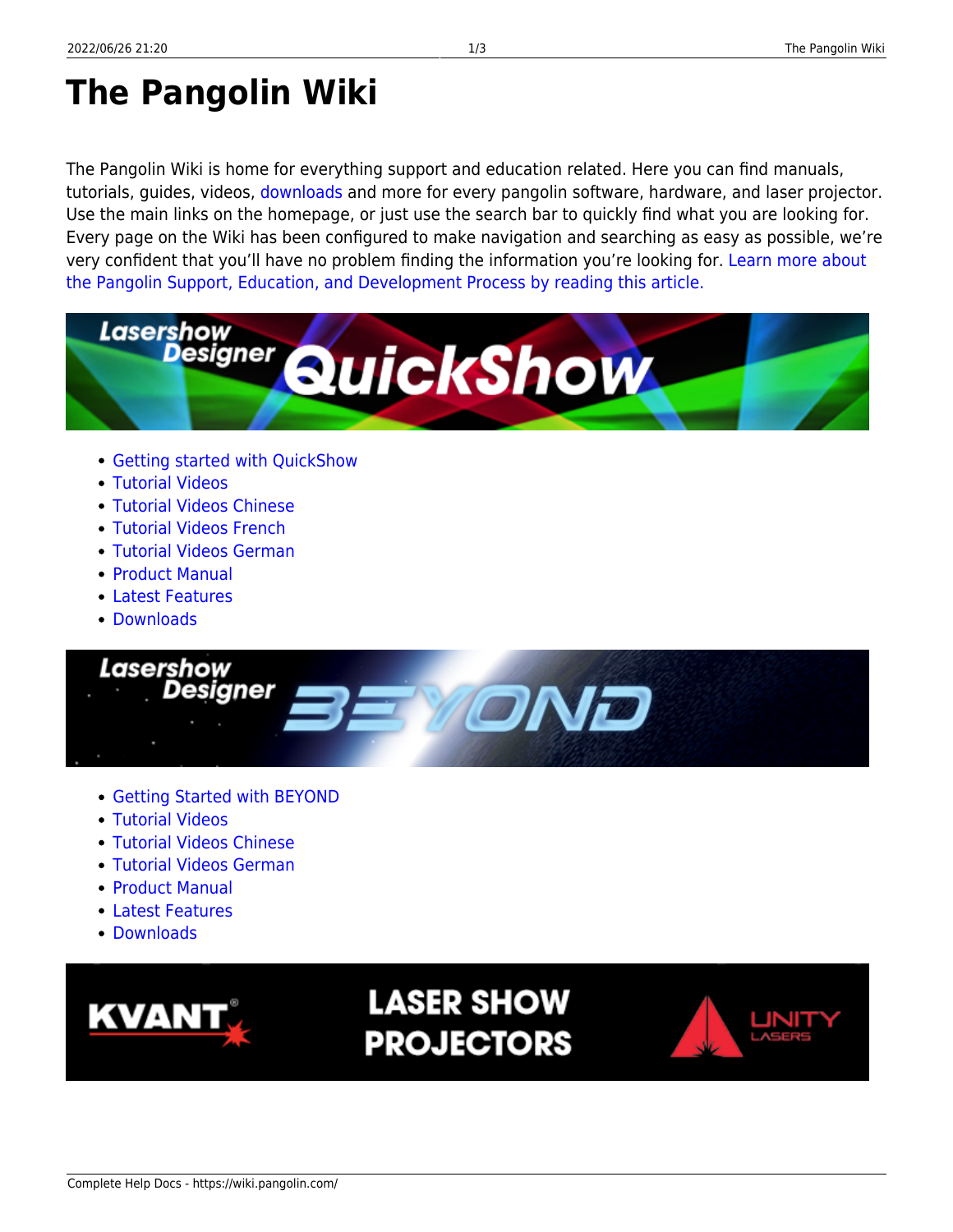#### **KVANT**

- [Getting started with KVANT Lasers](https://wiki.pangolin.com/doku.php?id=laserprojectors:getting_started_with_kvant_lasers)
- [How to control Your KVANT Laser Projector from a PC](https://wiki.pangolin.com/doku.php?id=laserprojectors:howto_control_kvant_from_pc)
- [How to control Your KVANT Laser Projector from a lighting console](https://wiki.pangolin.com/doku.php?id=laserprojectors:howto_control_kvant_from_console)
- [How to setup your KVANT Laser Projector in auto-mode](https://wiki.pangolin.com/doku.php?id=laserprojectors:howto_setup_kvant_in_auto_mode)
- [How to setup your accessories with Kvant Laser Projectors](https://wiki.pangolin.com/doku.php?id=laserprojectors:howto_accessories)
- [KVANT Manuals](https://lasershowprojector.myshopify.com/pages/downloads)

### **UNITY LASERS**

- [Getting started with UNITY lasers](https://wiki.pangolin.com/doku.php?id=laserprojectors:getting_started_with_unity_lasers)
- [Getting started with your Unity ILDA based laser system](https://wiki.pangolin.com/doku.php?id=laserprojectors:getting_started_unity_ilda_laser)
- [Getting started with your FB4 Unity laser with FB4](https://wiki.pangolin.com/doku.php?id=laserprojectors:getting_started_unity_fb4_laser)
- [How to control your Unity laser with FB4 from a lighting console](https://wiki.pangolin.com/doku.php?id=laserprojectors:control_unify_from_console)
- [How to control your Unity laser with FB4 in auto-mode](https://wiki.pangolin.com/doku.php?id=laserprojectors:control_unity_in_auto-mode)
- [UNITY Lasers Manuals](https://lasershowprojector.myshopify.com/pages/downloads#Unity)



- [Getting Started with FB3](https://wiki.pangolin.com/doku.php?id=quickshow:video:quickshow_quickhints_introduction_and_quick_setup)
- [FB3 Hardware](https://wiki.pangolin.com/doku.php?id=hardware:fb3)
- [Getting Started with FB4](https://wiki.pangolin.com/doku.php?id=hardware:fb4:quickstart)
- [FB4 Hardware](https://wiki.pangolin.com/doku.php?id=hardware:fb4)
- **[Firmware Updates](https://wiki.pangolin.com/doku.php?id=hardware:firmware)**



### **SAFETY**



- [Laser safety technologies](https://wiki.pangolin.com/doku.php?id=safety:lasersafetytechnologies)
- [Laser show safety Laser projector setup and operation](https://wiki.pangolin.com/doku.php?id=quickshow:video:lasershowsafety)
- [The Beam Attenuation Map \(BAM\)](https://wiki.pangolin.com/doku.php?id=quickshow:bam)
- [SafetyScan ™ Lens](https://wiki.pangolin.com/doku.php?id=safety:safetyscan_lens)
- [PASS: The manual](https://wiki.pangolin.com/doku.php?id=safety:pass)
- [PASS: The theoretical aspects](https://wiki.pangolin.com/doku.php?id=safety:pass-theoretical-aspects)
- [PASS: The practical aspects, measurements and adjustments](https://wiki.pangolin.com/doku.php?id=safety:pass-practical-aspects)